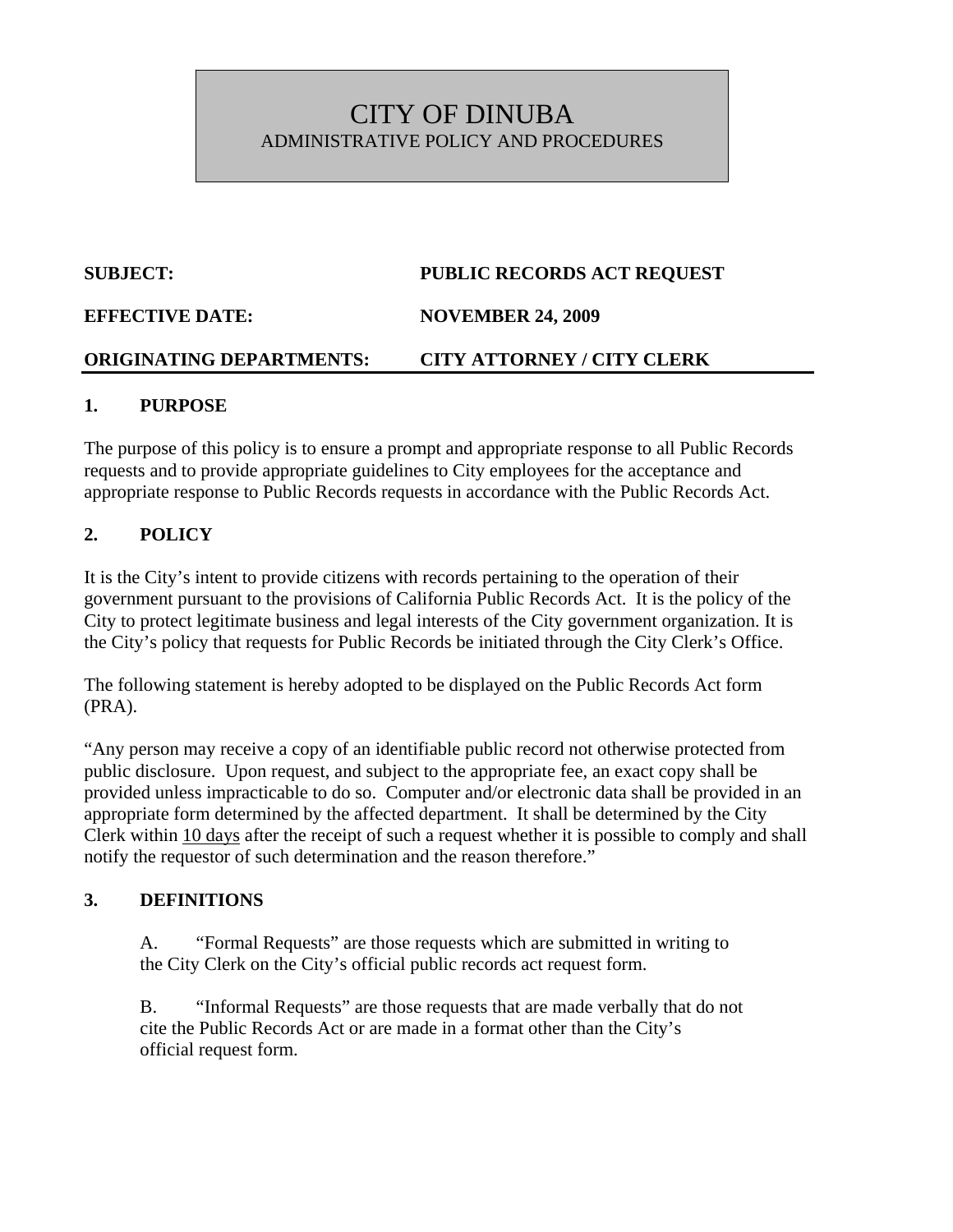C. "Public Record" means any writing containing information relating to the conduct of the public's business prepared, owned, used or retained by the City, regardless of physical form or characteristics.

D. "Public Records Act" means California Government Code section 6250 through 6270, inclusive.

E. "PRA" Public Records Act.

#### **4. PROCEDURE FOR PUBLIC RECORDS ACT REQUESTS**

#### A. Formal Requests

1. Requests for public records which are received via the official City PRA form (attachment A) shall be immediately submitted to the City Clerk's Office for processing.

2. The City Clerk or his/her designee, shall immediately upon receipt of the PRA form, route copies of the form, as deemed necessary, to the City Attorney and affected Department Director(s) and to the City Manager.

3. Any Department Director that receives a copy of a PRA form shall within three (3) days of its receipt, deliver a memo to the City Clerk describing any document in the custody of the Department that is the subject of the PRA request and briefly describe factors relevant to the public interest in disclosure and/or non-disclosure.

4. If the City Clerk deems that disclosure of the information may warrant exemption, he/she shall forward a memo to the City Attorney alerting him/her of the possible concerns. The City Attorney will review the documents/information and within three (3) days shall direct the City Clerk, as to whether or not the records may be produced, either in their entirety or in a redacted format, or state why the records could/should not be produced.

5. The City Clerk shall, within the applicable statutory time, ten (10) days, respond to the requestor in writing as to the status of the request. A copy of the response shall be sent to the City Attorney and all affected Departments.

 The City is obligated to produce the records upon payment of fees including but not limited to postage fees.

6. A staff person must be present at all times whenever an individual is reviewing original City documents.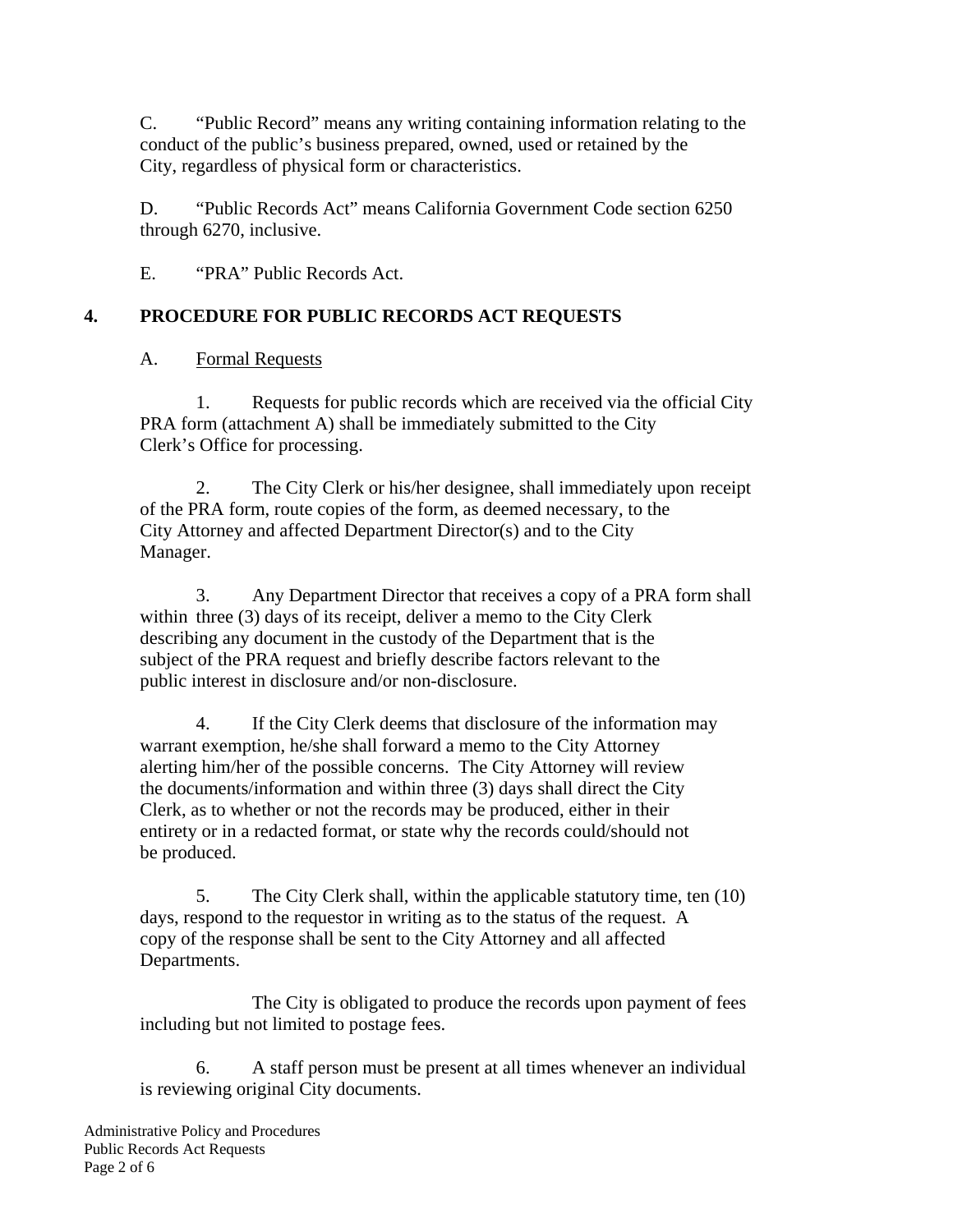#### B. Informal Requests

1. Any informal request for documents received by a City employee or officers which may be in question shall be referred to the City Clerk's office for processing.

2. The City Clerk shall contact the requestor and encourage him/her to complete the proper request form. If the requestor refuses to do so, the City Clerk shall attempt to capture the substance of the request, along with the name and address of the requestor and memorialize the information in his/her Public Information Request Log.

3. The information captured by the City Clerk or his/her designee will be treated in the same manner as a formal request under 4.A.1. above.

#### **APPROVED:**

#### **\_\_\_\_\_\_\_\_\_\_\_\_\_\_\_\_\_\_\_\_\_\_\_\_\_\_\_\_\_ J. Edward Todd, City Manager**

Attachment "A": Request for Public Records Form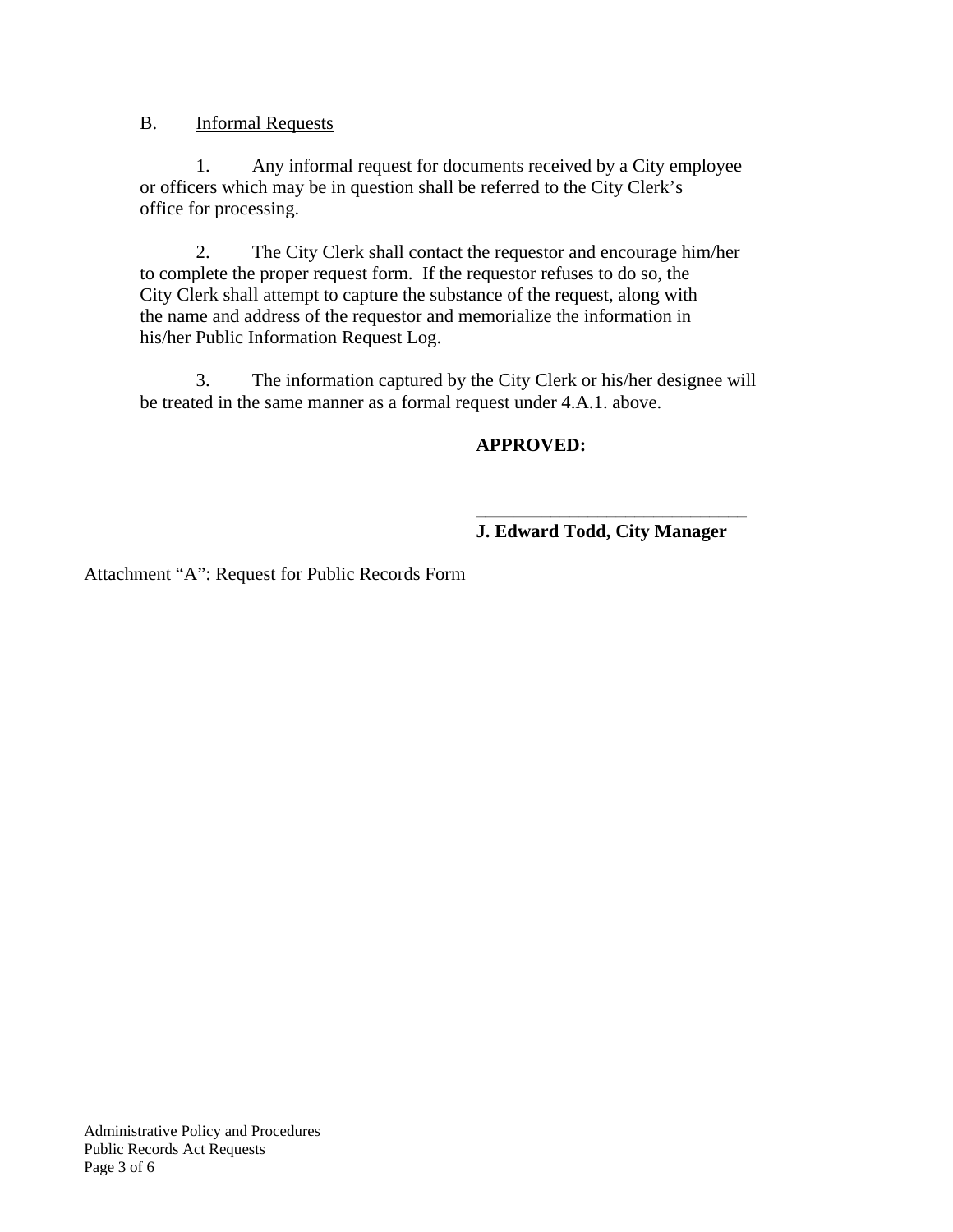

# PUBLIC RECORDS REQUEST

Stamp Date Received

Please forward to City Clerk's Office

| The City of Dinuba has adopted the following policy statement in compliance with California |  |
|---------------------------------------------------------------------------------------------|--|
| Government Code Section 6253.                                                               |  |

Any person may receive a copy of an identifiable public record not otherwise protected from public disclosure. Upon request, and subject to the appropriate fee, an exact copy shall be provided unless impracticable to do so. Computer and/or electronic data shall be provided in an appropriate form determined by the affected department. It shall be determined by the City Clerk within 10 days after the receipt of such a request whether it is possible to comply and shall notify the requestor of such determination and the reason therefore.

A fee of \$.10 per page will be charged for copies of public documents. Other media may be charged per direct cost.

| $\sim$<br>$- \cdot -$ |  |
|-----------------------|--|
|                       |  |

| <b>Mailing Address:</b> |  |
|-------------------------|--|
|                         |  |

\_\_\_\_\_\_\_\_\_\_\_\_\_\_\_\_\_\_\_\_\_\_\_\_\_\_\_\_\_\_\_\_\_\_\_\_\_\_\_\_\_\_\_\_\_\_\_\_\_\_\_\_\_\_\_\_\_\_\_\_\_\_\_\_\_\_\_\_\_\_\_\_\_\_\_\_\_\_ \_\_\_\_\_\_\_\_\_\_\_\_\_\_\_\_\_\_\_\_\_\_\_\_\_\_\_\_\_\_\_\_\_\_\_\_\_\_\_\_\_\_\_\_\_\_\_\_\_\_\_\_\_\_\_\_\_\_\_\_\_\_\_\_\_\_\_\_\_\_\_\_\_\_\_\_\_\_ \_\_\_\_\_\_\_\_\_\_\_\_\_\_\_\_\_\_\_\_\_\_\_\_\_\_\_\_\_\_\_\_\_\_\_\_\_\_\_\_\_\_\_\_\_\_\_\_\_\_\_\_\_\_\_\_\_\_\_\_\_\_\_\_\_\_\_\_\_\_\_\_\_\_\_\_\_\_ \_\_\_\_\_\_\_\_\_\_\_\_\_\_\_\_\_\_\_\_\_\_\_\_\_\_\_\_\_\_\_\_\_\_\_\_\_\_\_\_\_\_\_\_\_\_\_\_\_\_\_\_\_\_\_\_\_\_\_\_\_\_\_\_\_\_\_\_\_\_\_\_\_\_\_\_\_\_ \_\_\_\_\_\_\_\_\_\_\_\_\_\_\_\_\_\_\_\_\_\_\_\_\_\_\_\_\_\_\_\_\_\_\_\_\_\_\_\_\_\_\_\_\_\_\_\_\_\_\_\_\_\_\_\_\_\_\_\_\_\_\_\_\_\_\_\_\_\_\_\_\_\_\_\_\_\_ \_\_\_\_\_\_\_\_\_\_\_\_\_\_\_\_\_\_\_\_\_\_\_\_\_\_\_\_\_\_\_\_\_\_\_\_\_\_\_\_\_\_\_\_\_\_\_\_\_\_\_\_\_\_\_\_\_\_\_\_\_\_\_\_\_\_\_\_\_\_\_\_\_\_\_\_\_\_ \_\_\_\_\_\_\_\_\_\_\_\_\_\_\_\_\_\_\_\_\_\_\_\_\_\_\_\_\_\_\_\_\_\_\_\_\_\_\_\_\_\_\_\_\_\_\_\_\_\_\_\_\_\_\_\_\_\_\_\_\_\_\_\_\_\_\_\_\_\_\_\_\_\_\_\_\_\_ \_\_\_\_\_\_\_\_\_\_\_\_\_\_\_\_\_\_\_\_\_\_\_\_\_\_\_\_\_\_\_\_\_\_\_\_\_\_\_\_\_\_\_\_\_\_\_\_\_\_\_\_\_\_\_\_\_\_\_\_\_\_\_\_\_\_\_\_\_\_\_\_\_\_\_\_\_\_

Record(s) Requested (**be specific, i.e. title, type, approximate date, etc.**):

|                  | $Complete: \_\_\_\_\_\_\_\_\_\_\_\_\_\_\_\_\_\_\_\_\_$<br>Date: $\frac{1}{\sqrt{1-\frac{1}{2}} \cdot \frac{1}{2}}$ |
|------------------|--------------------------------------------------------------------------------------------------------------------|
| $Copy Charge: §$ |                                                                                                                    |
|                  | Copies provided via: Mail Fax ________ E-mail Review                                                               |
|                  |                                                                                                                    |
|                  |                                                                                                                    |

Administrative Policy and Procedures Public Records Act Requests Page 4 of 6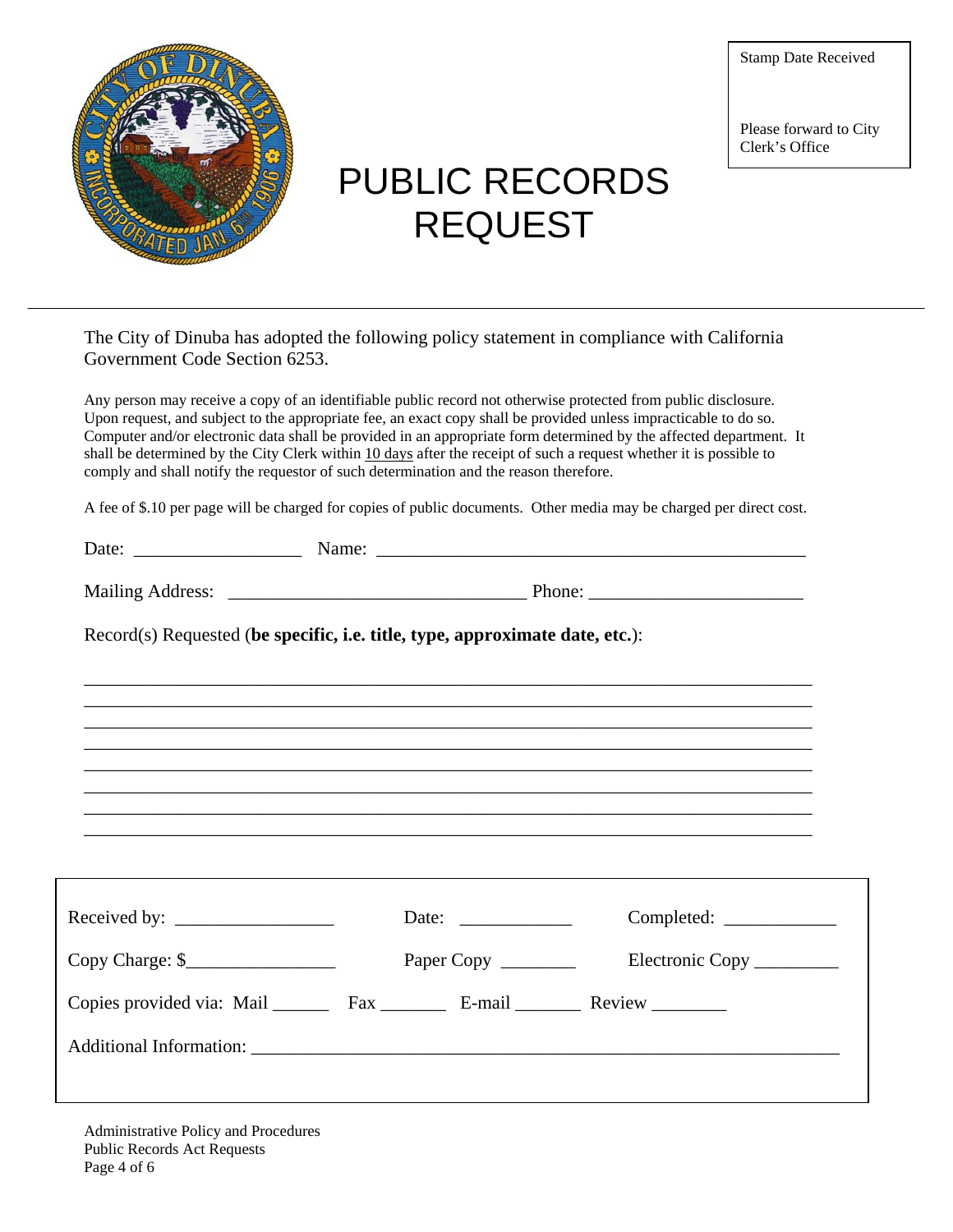### **CALIFORNIA PUBLIC RECORDS ACT REQUEST GUIDELINES FOR THE CITY OF DINUBA**

Any person may request public records. It does not matter who you are or why you want them. Similarly, the California Constitution guarantees that the "writings of public officials and agencies shall be open to public scrutiny" and requires that exemptions to access be "narrowly construed." As such, this office is cognizant of the City's responsibilities under the California Public Records Act (CPRA) and that the statutory scheme was enacted to maximize citizen access to the workings of government.

Although you are not required to submit a request in writing under the law, written requests both streamline the response process and ensure that the correct records are provided. Accordingly, you should direct your request to the City Clerk's Office for proper routing to the specific City department, office or agency you believe has the desired records (a list of all City departments and contact information can be found at **www.dinuba.ca.gov).** Keep in mind that the City of Dinuba has approximately 200 fulltime and seasonal employees. The CPRA recognizes that it would be impractical for one agency to be held responsible for controlling the records of any other agency, let alone the entire City. With this in mind, the City Clerk's Office will be used as the initial point for Public Records Act requests to ensure the appropriate and desired information is provided in a timely manner to the requestor.

Generally, the City has 10 calendar days to respond to a request for records. The response need only state which responsive documents will be made available, and which records, if any, will not be produced, citing specific exemptions. On certain occasions, the desired information may take an additional 14 calendar days to be produced if "unusual circumstances" exist with respect to the request (the need to search for records from field facilities; the need to search for a voluminous amount of records; the need to consult with another agency; or the need to compile data, to write programming language or a computer program, or to construct a computer report to extract data). The requested documents can either be made available with this initial response or within a reasonable time thereafter.

The City is not required to respond to requests for information, nor is it required to create new documents that otherwise would not exist simply to respond to a request. In certain instances, documents that exist are nevertheless withheld because certain statutory exemptions apply. By providing specific exemptions to disclosure, the CPRA recognizes the public's right to access balances against such important considerations as the right of privacy and laws relating to legal privilege. Accordingly, personnel records, attorney work product, and certain law enforcement documents are just some of the records that are exempt from production under the CPRA.

If you make a request for identifiable public records you will be given the opportunity to inspect identifiable AND available non-exempt public records during normal business hours free of charge. To ensure that your requested documents are ready and available, it helps if you plan ahead by making an appointment. If you would like

Administrative Policy and Procedures Public Records Act Requests Page 5 of 6